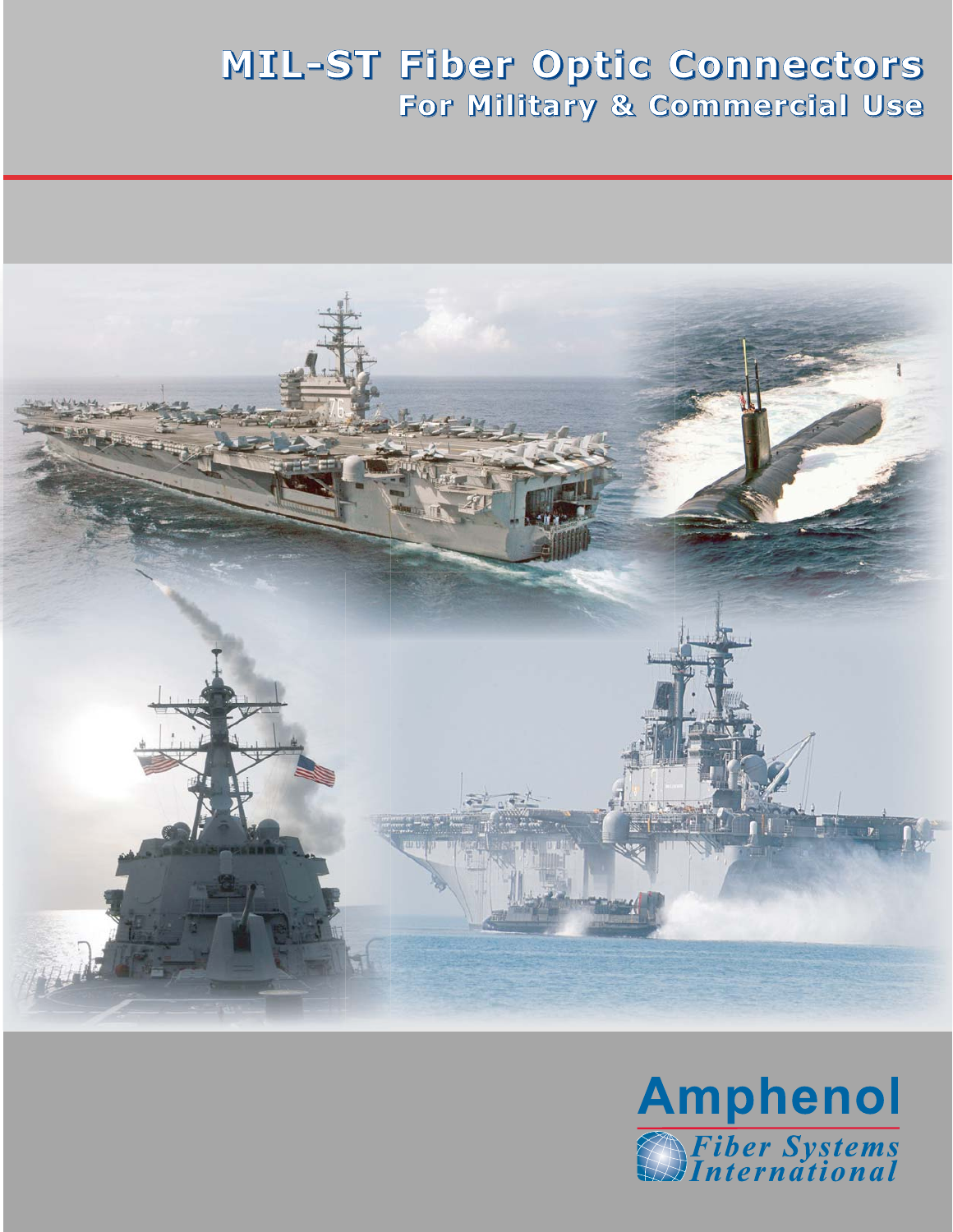# **MIL-ST Connectors MIL-ST Connectors**

## **About Mil-ST Connectors About Mil-ST Connectors**

Amphenol Fiber Systems International (AFSI) offers rugged military fiber optic ST connectors for deployable and fixed communication systems. These connectors meet the stringent requirements of MIL-C-83522. AFSI's connectors are designed to provide the best possible optical performance in applications with severe environmental conditions.

The M83522 connector features a higher spring force than commercial ST connectors, allowing it to meet the shock and vibration requirements of MIL-C-83522. Stainless steel construction provides excellent mechanical strength and superior corrosion resistance. The boot is attached either by compression ring or by a threaded adapter.

US Navy approved Commercial-off-the-Shelf (COTS) ST connectors provide the same robustness with a spring force more consistent with commercial ST connectors. The COTS product is designed for use in shock-isolated environments, or to interface with commercial electronics and non-mil-spec ST adapters. It is also appropriate for applications where corrosion resistance and mechanical strength are desirable.

## **Features and Benefits Features and Benefits**

- DFAR 252.225-7014 (Domestic Specialty Metals) compliant
- RoHS compliant
- Superior optical performance in extreme environmental conditions
- Super and Ultra PC polish capabilities
- Robust construction:
	- High grade stainless steel body (17-4 SS)
	- Zirconia ceramic ferrules and sleeves
	- Fungus-resistant, self-extinguishing boot
- Mil-qualified series: high spring force for shock and vibration resistance critical in military applications
- Navy approved COTS: for moderate shock and vibration environments



## **Applications Applications**

- US Navy shipboard, surface and submarine, mission critical combat and communications systems
- Mobile tactical shelters
- Electronic battlefield networks
- Mobile emergency telecommunications stations
- Deployable outdoor, harsh environment

### **Materials Materials**

- Ferrule: Zirconia
- Body: Stainless steel
- Boot: Fungus resistant, self-extinguishing thermoplastic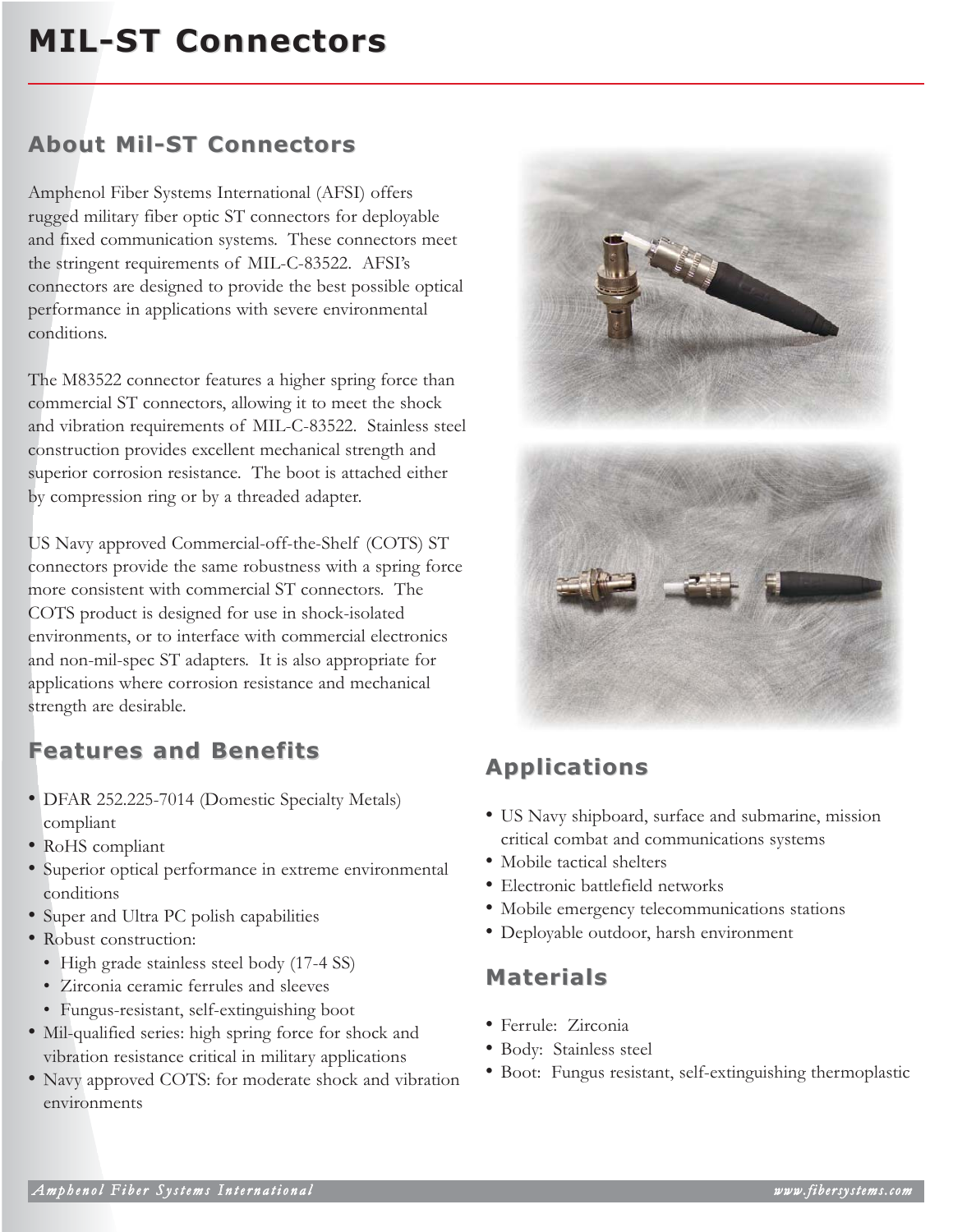# **MIL-C-83522 Connector Performance Specifications MIL-C-83522 Connector Performance Specifications**

| Specification        | <b>Measurement Requirement</b>                  |  |
|----------------------|-------------------------------------------------|--|
| Insertion loss       | $< 0.75$ dB (MIL-C-83522 allows for $< 1.0$ dB) |  |
| Return loss          | $>$ 30 dB (multimode)                           |  |
| Tensile loading      | $>$ 230 N                                       |  |
| Mating durability    | $> 500$ cycles                                  |  |
| Impact               | 8 times, 1.5 meters                             |  |
| Dust                 | MIL-STD-202, Method 110                         |  |
| Thermal shock        | MIL-STD-1678, Method 4020                       |  |
| Vibration            | MIL-STD-1344, Method 2005                       |  |
| Temperature humidity | DOD-STD-1678, Method 4030                       |  |
| Salt spray           | MIL-STD-1344, Method 1001                       |  |
| Flammability         | MIL-STD-1344, Method 1012                       |  |
| Temperature cycling  | -55°C to 125°C Op, -65°C to +200°C Non-Op       |  |
| Shock                | MIL-STD-901D, Grade A, Type A, Class I          |  |
| Fungus resistant     | MIL-STD-810, Method 508                         |  |

#### **ST Connector Typical Performance Specifications ST Connector Typical Performance Specifications**

| Specification            | <b>Inspection Detail</b>    | <b>Single Mode</b> | Multimode |
|--------------------------|-----------------------------|--------------------|-----------|
| Insertion loss (typical) | $EIA/TIA$ -455-34, Method A | $-0.2$ dB          | $-0.3$ dB |
| Return loss              | $EIA/TIA-455-107$           | $-50$ dB           | $-30$ dB  |